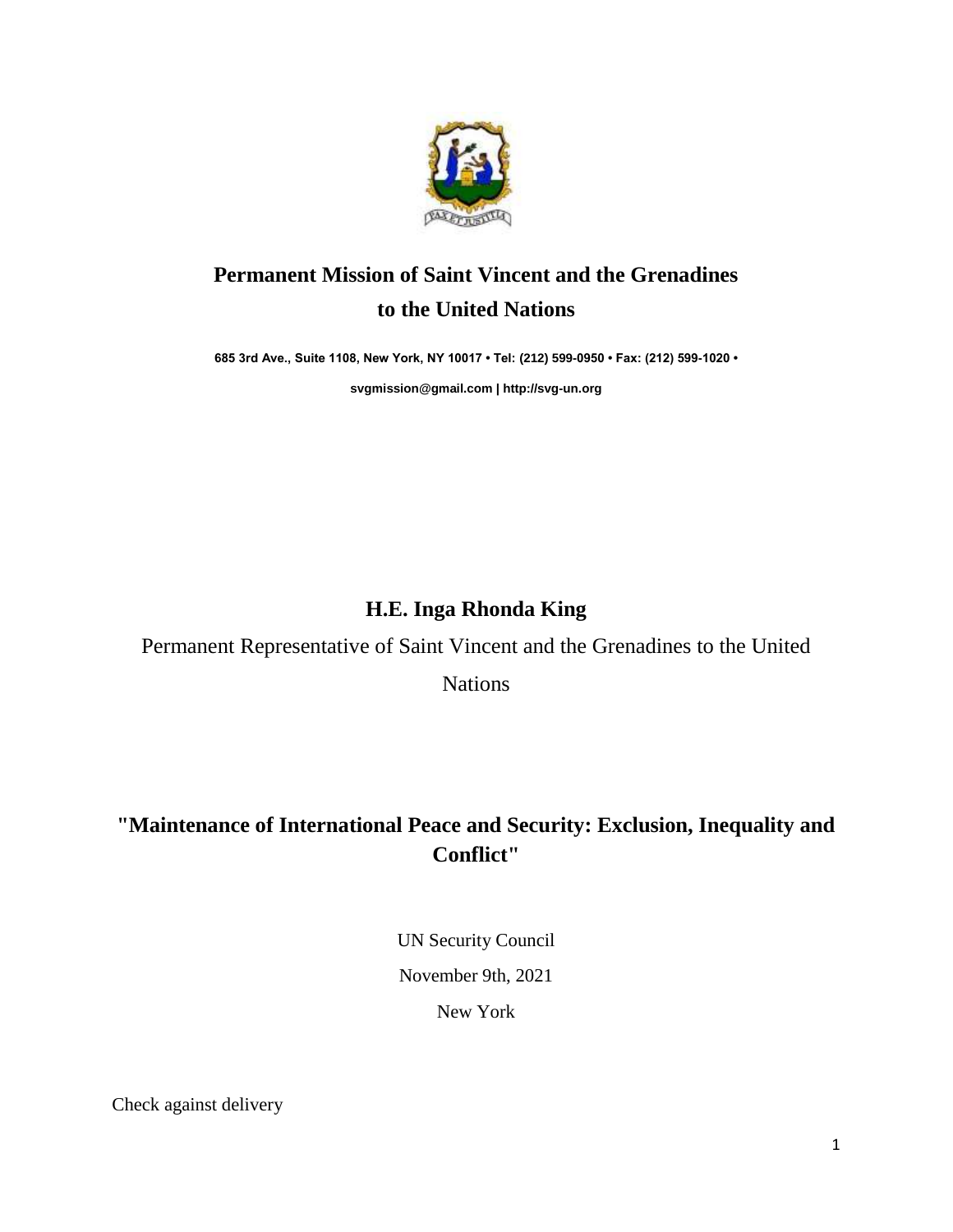#### Thank You, Mr. President,

At the outset, let me commend the delegation of Mexico—*our brothers and sisters by virtue of shared histories, identities and possibilities of our Americas—*for convening today's discussion and I thank you, President Lopez Obrador, for a most memorable statement earlier today. I also thank the briefers for their remarks.

### Mr. President,

The linkages between inequality, exclusion and conflict have long been well-established. Security risks are often materialised amidst striking disparities which stoke social divisions, obstruct successful mediation, and expose the foundations on which peaceful communities are erected. In fragile contexts, where socioeconomic and political marginalisation, *and the human hardships occasioned by underdevelopment*, are most pronounced, these inequalities foment disputes that—*all too frequently* metamorphose into violent conflict. They also create fertile breeding grounds for extremist ideologies, terrorist activity, and transnational organised crime - *all which serve to undermine state sovereignty, circumvent territorial integrity, and erode the prospects for lasting peace and development*.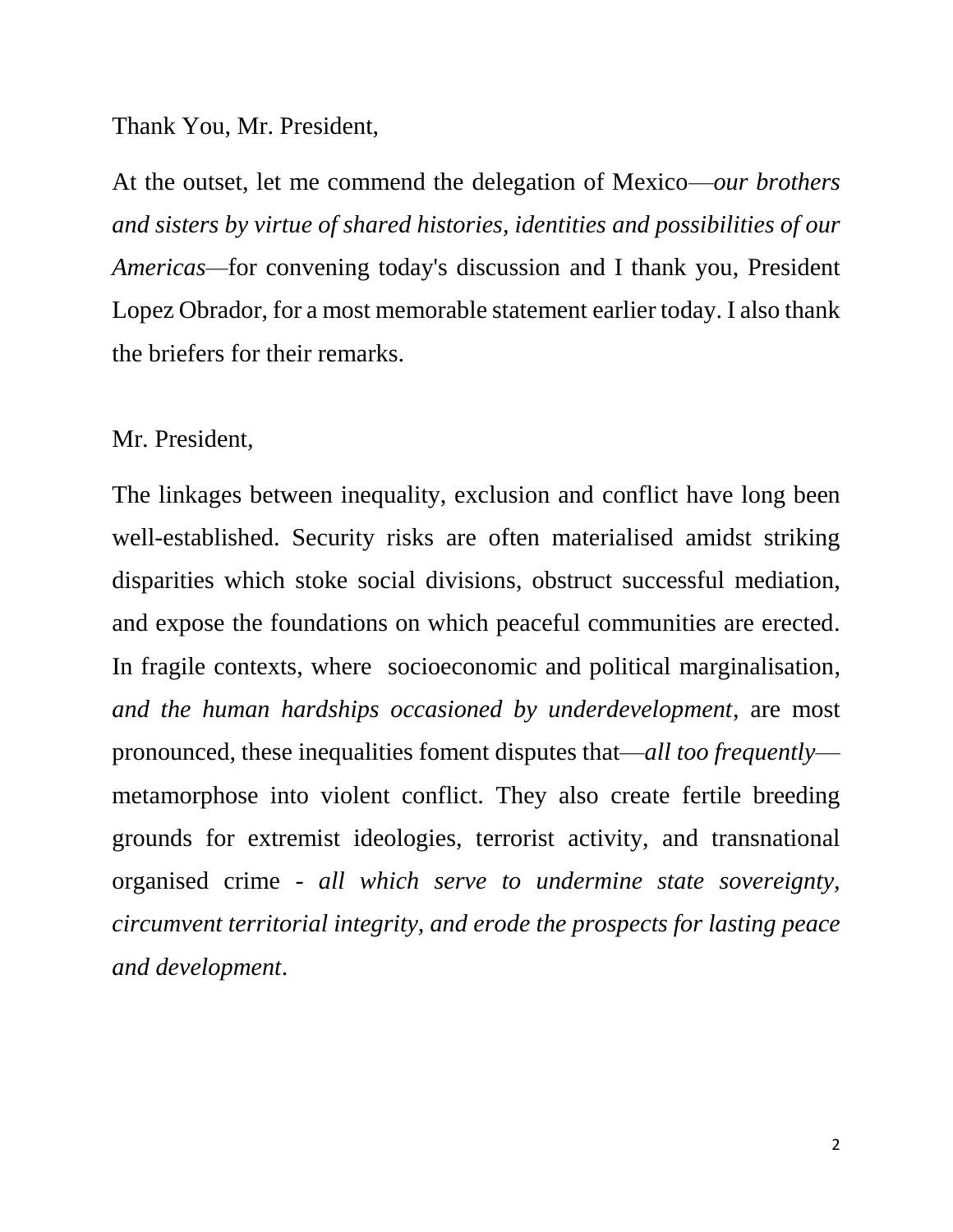Greater efforts are clearly needed—*in terms of both political will and developmental initiatives*—to repair social fractures, strengthen institutions, and bolster national ownership over peace processes. This is the most effective means of advancing the pacific settlement of conflicts. Indeed, as many states in post-conflict situations could attest; only when social fabrics are mended, public trust is restored, and national processes of political dialogue, consensus-building, and reconciliation are earnestly pursued, would the deep fissures that breed unrest and instability be finally, *and conclusively*, repaired.

It is unfortunate, *to say the least*, that during this age of scientific advancement—and the global expansion of individual freedoms—that so many structural disparities exist across our societies and between our respective nations. This unbalanced global development, *which manifests itself in severe health, economic, social, and security challenges,* represents a moral blemish in the face of this multilateral order. To be sure, against the stark backdrop of the COVID-19 pandemic, the growing Climate Crisis, and protracted conflicts, *all which disproportionately and unfairly affect developing countries*; the time is upon us to fashion a more fair and inclusive multilateralism.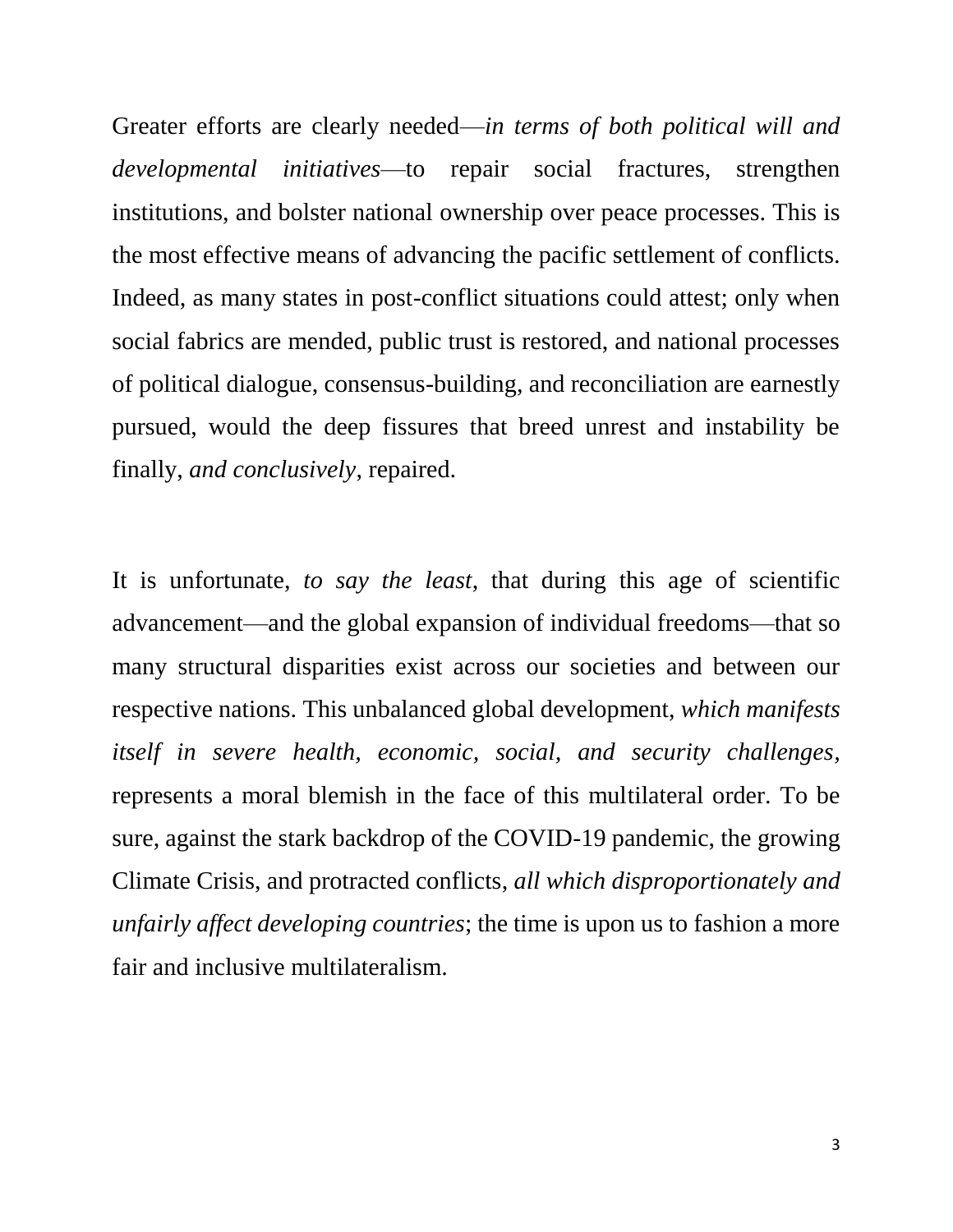All organs and specialised agencies of the United Nations must work more closely together—with the support of Member States, regional and subregional organisations, and the International Financial Institutions (IFIs)—to advance practical and people-centred solutions across the peace and security-development-humanitarian nexus. Developed countries should scale up their Overseas Development Assistance (ODA) commitments, and counterproductive measures - *in particular unilateral sanctions, spurious blacklists, and other forms of economic sabotage* should be withdrawn. We cannot successfully tackle exclusion within countries so long as these exclusionary and discriminatory practices are maintained by some members of the international community.

Mr. President,

No thesis of exclusion, inequality and conflict, *in the academic world or in our practical diplomatic affairs*, can be complete without due consideration to the ignoble roles of past empires and some present day powers. Reparatory justice for the historical abuses of chattel slavery and native genocide—*from which lasting legacies of underdevelopment and inequality emerged*—remain an urgent priority. And in our deliberations as a Council, we must always bear in mind the legitimate voices and perspectives of the disempowered: